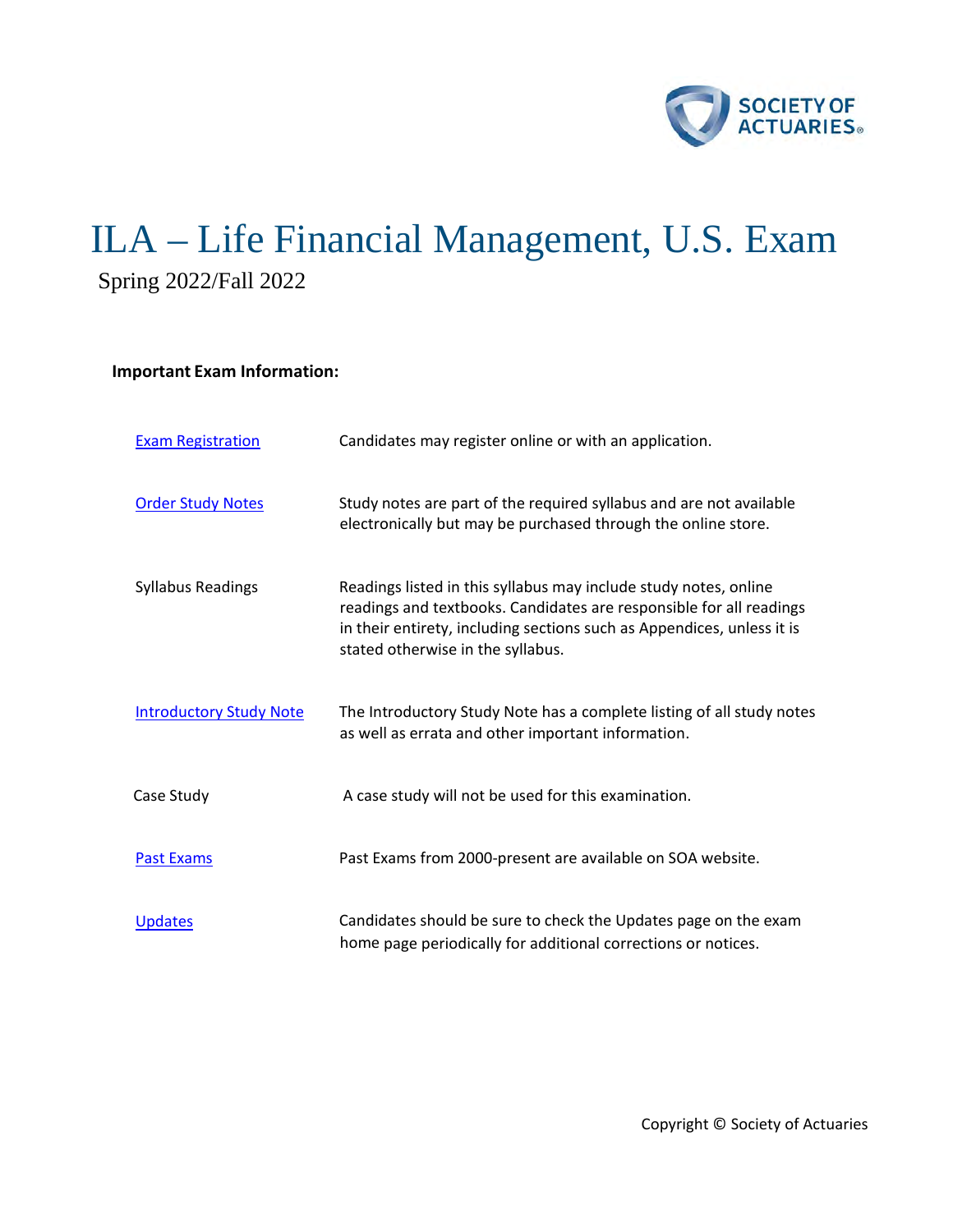## 1. **Topic: US GAAP Financial Reporting and Valuation**

## **Learning Objectives**

The candidate will understand and apply U.S. GAAP valuation principles and methods applicable to individual life insurance and annuity products issued by U.S. life insurance companies.

#### **Learning Outcomes**

The Candidate will be able to:

- a) Describe, apply and evaluate the appropriate valuation methods and techniques and related accounting treatments for reserves and related items (e.g., DAC), and other assets and liabilities for specific insurance products under U.S. GAAP. Further, describe and recommend assumptions and margins appropriate to these GAAP reserves
- b) Describe and apply the requirements, calculations, and disclosures related to GAAP "Targeted Improvements"
- c) Describe, apply and evaluate the appropriate accounting treatments for derivatives and hedging arrangements
- d) Describe, apply and evaluate the appropriate valuation methods and techniques and related accounting treatments for Investments held by insurance companies

- [LFMU GAAP Materials Flowchart, 2020](https://www.soa.org/globalassets/assets/files/edu/2021/spring/ila-lfmu-gaap-flowchart.pdf)
- [Targeted Improvements Interactive Model](https://www.soa.org/globalassets/assets/files/edu/2020/spring/intro-study-notes/targeted-improvements-interactive-model.xlsx)
- US GAAP for Life Insurers, Herget et al., 2<sup>nd</sup> Edition, 2006
	- o Chapter 3: Expenses and Capitalization (excluding 3.7.1, 3.7.3, 3.11.4.5 & 3.12)
	- o Chapter 4: Traditional Life Insurance (SFAS 60 & 97) (excluding 4.4-4.14)
	- o Chapter 6: Universal Life Insurance (excluding 6.7-6.7.1.6, 6.7.3-6.7.6.3 & 6.10-6.13.2)
	- o Chapter 7: Deferred Annuities (excluding 7.4.1d, 7.6, 7.8, 7.10, 7.11, 7.13)
	- o Chapter 9: Annuities in Payment Status (excluding 9.5)
	- o Chapter 13: Investment Accounting (excluding 13.7 & 13.12)
	- o Chapter 15: Accounting for Business Combinations (excluding 15.7.3-15.7.8 & 15.10.5-15.15)
	- o Chapter 18: Other Topics: Deferred Taxes and Fair Value Reporting (excluding 18.2, 18.4 & 18.6)
- LFM-149-22: Insurance Contracts, PwC (Accounting Guide for Insurance Contracts), 2020, Sections 1.1- 1.3 (pp. 1.2-1.9), 2.1-2.5 (pp. 2.2-2.21), 3.1-3.9 (pp. 3.2-3.48) & 5.1-5.10 (pp. 5.2-5.56) and Figures IG 2- 1 (pp. 2.4-2.6) & IG 2-2 (pp.2.15-2.18)
- LFM-840-20: A Comprehensive Guide Derivatives and Hedging, E&Y, 2019, (Sections 1.1-1.7, 3.1-3.3, 4.1-4.3, 9.1-9.5, Appendices A and C1.1-1.4)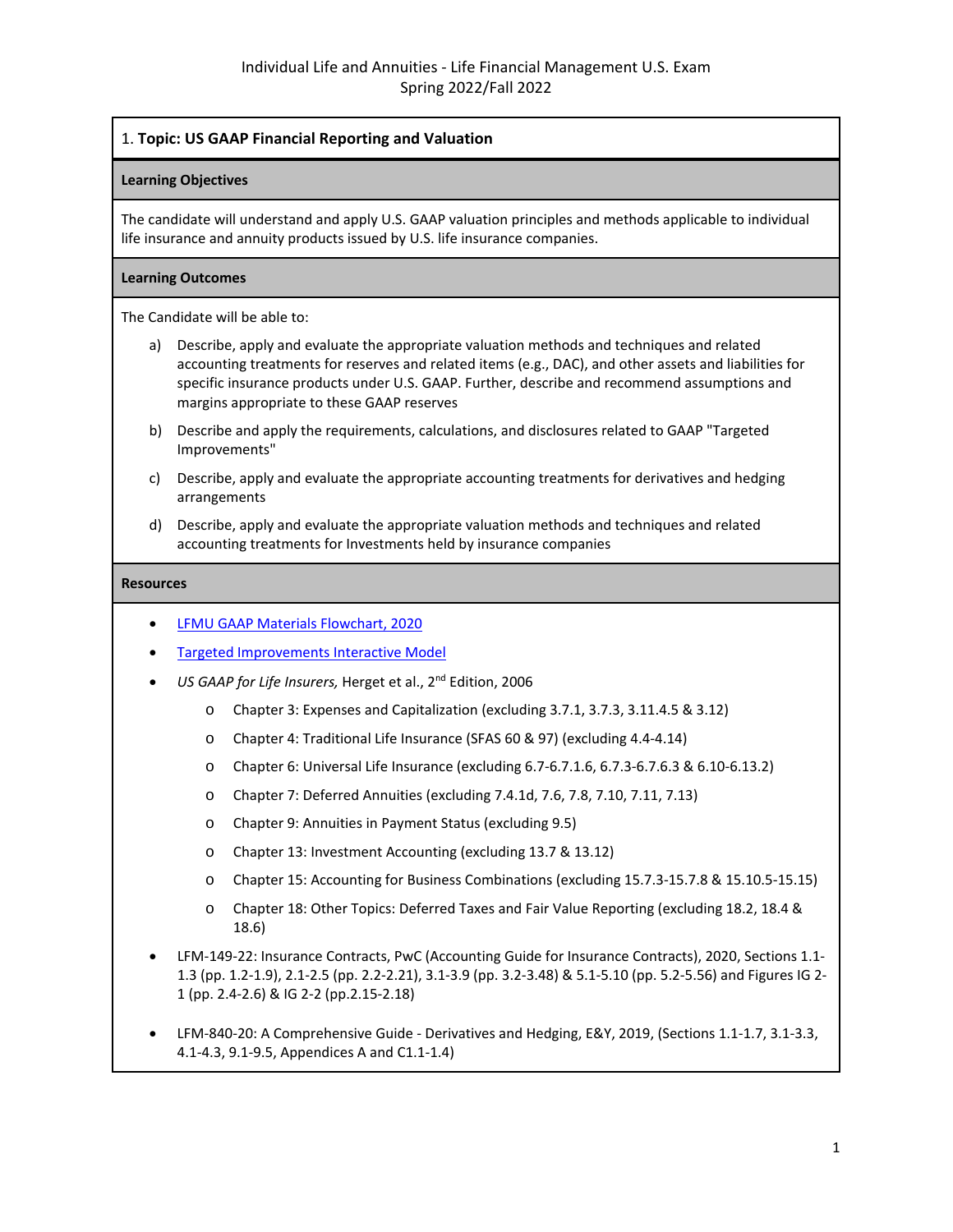- LFM-841-20: A Closer Look at How Insurers Will Have to Change their Accounting and Disclosures for Long-Duration Contracts, E&Y, Nov 2018
- LFM-848-22: A Comprehensive Guide Reinsurance, 2020, (sections 1, 2, 4, 7, Appendix D)
- [Implementation Considerations for VA Market Risk Benefits,](https://sections.soa.org/publication/?m=59605&i=614324&view=articleBrowser&article_id=3465172) Financial Reporter, Sep 2019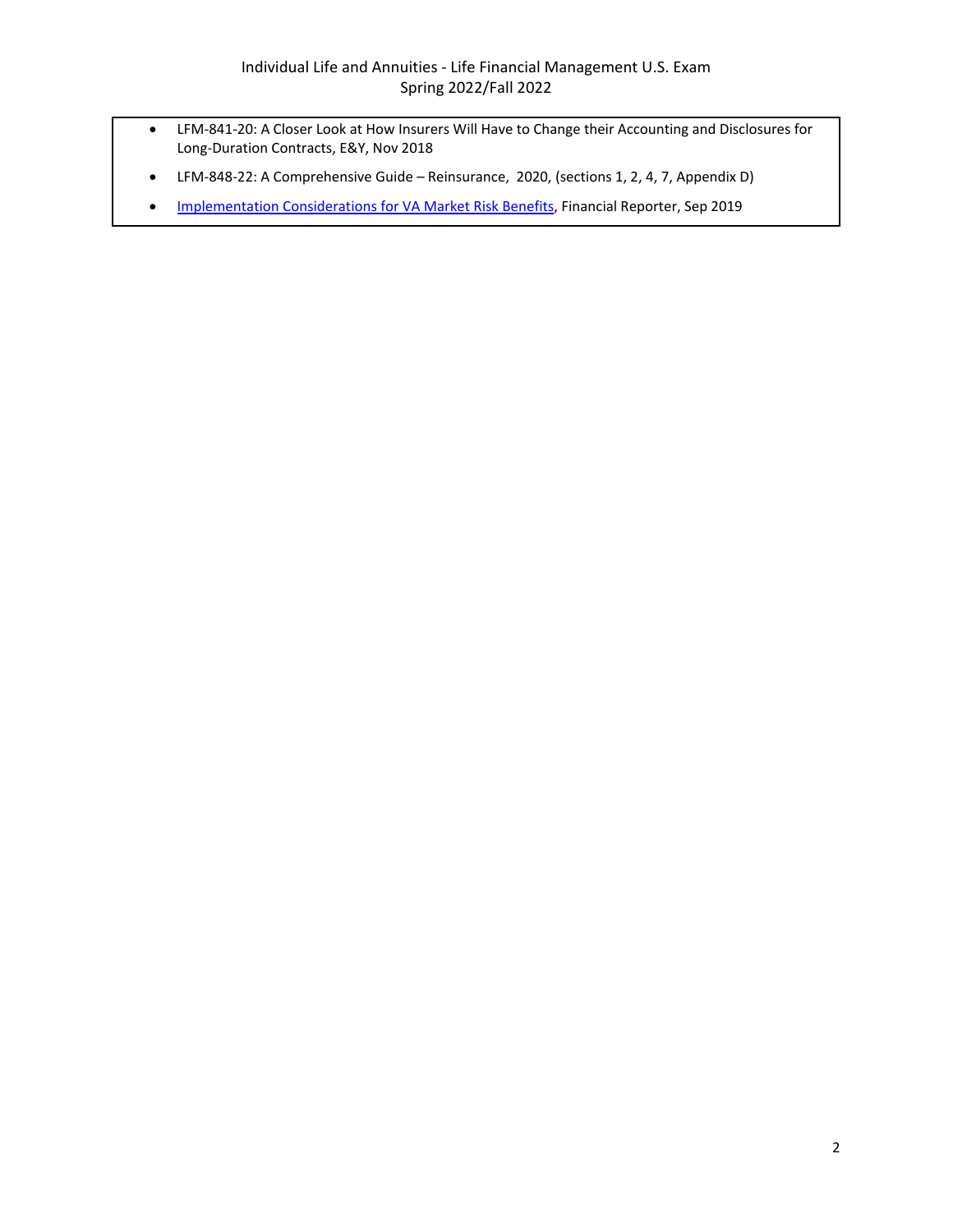## 2. **Topic: US Statutory Financial Reporting and Valuation**

#### **Learning Objectives**

The candidate will understand and apply U.S. Statutory valuation principles and methods applicable to individual life insurance and annuity products issued by U.S. life insurance companies.

#### **Learning Outcomes**

The Candidate will be able to:

- a) Describe, apply and evaluate the appropriate valuation methods and techniques and related accounting treatments for reserves and related items, and other assets and liabilities for specific insurance products under the U.S. Statutory rules. Further, describe and recommend assumptions and margins appropriate to these statutory reserves
- b) Describe, apply and evaluate the Principle-Based Reserves valuation methods and techniques for specific insurance products under U.S. Statutory rules
- c) Describe and evaluate the fundamental features and design of the U.S. Statutory regulatory system

#### **Resources**

- [LFMU PBR Materials Flowchart, 2020](https://www.soa.org/globalassets/assets/files/edu/2021/spring/ila-lfmu-pbr-flowchart.pdf)
- [Interactive Principle-Based Reserves Model](https://www.soa.org/globalassets/assets/files/edu/2022/spring/syllabi/ila-lfmu-interactive-principle-based-reserves-090821.xlsx)
- *Statutory Valuation of Individual Life and Annuity Contracts,* Claire, D., Lombardi, L. and Summers, S., 5<sup>th</sup> Edition, 2018

*Note*: The Lombardi text contains Excel workbook files which supplement and illustrate the content in the text. Candidates are encouraged to download and review them to gain a deeper appreciation for the methodologies and relationships being illustrated.

- o Chapter 1: Overview of Valuation Concepts (excluding 1.1-1.9)
- o Chapter 2: Product Classifications (2.2 only)
- o Chapter 3: NAIC Annual Statement
- o Chapter 4: Standard Valuation Law
- o Chapter 5: The Valuation Manual
- o Chapter 10: Valuation Assumptions (excluding 10.1.3 & 10.3.8)
- o Chapter 11: Valuation Methodologies (excluding 11.3.9-11.3.11)
- o Chapter 12: Whole Life
- o Chapter 13: Term Life Insurance
- o Chapter 14: Universal Life (excluding 14.4.8, 14.4.9, 14.5.0 & 14.6.2-14.6.6)
- o Chapter 16: Indexed Universal Life (excluding 16.4.2-16.4.3)
- o Chapter 18: Fixed Deferred Annuities (excluding 18.7.4 & 18.8)
- o Chapter 19: Variable Deferred Annuities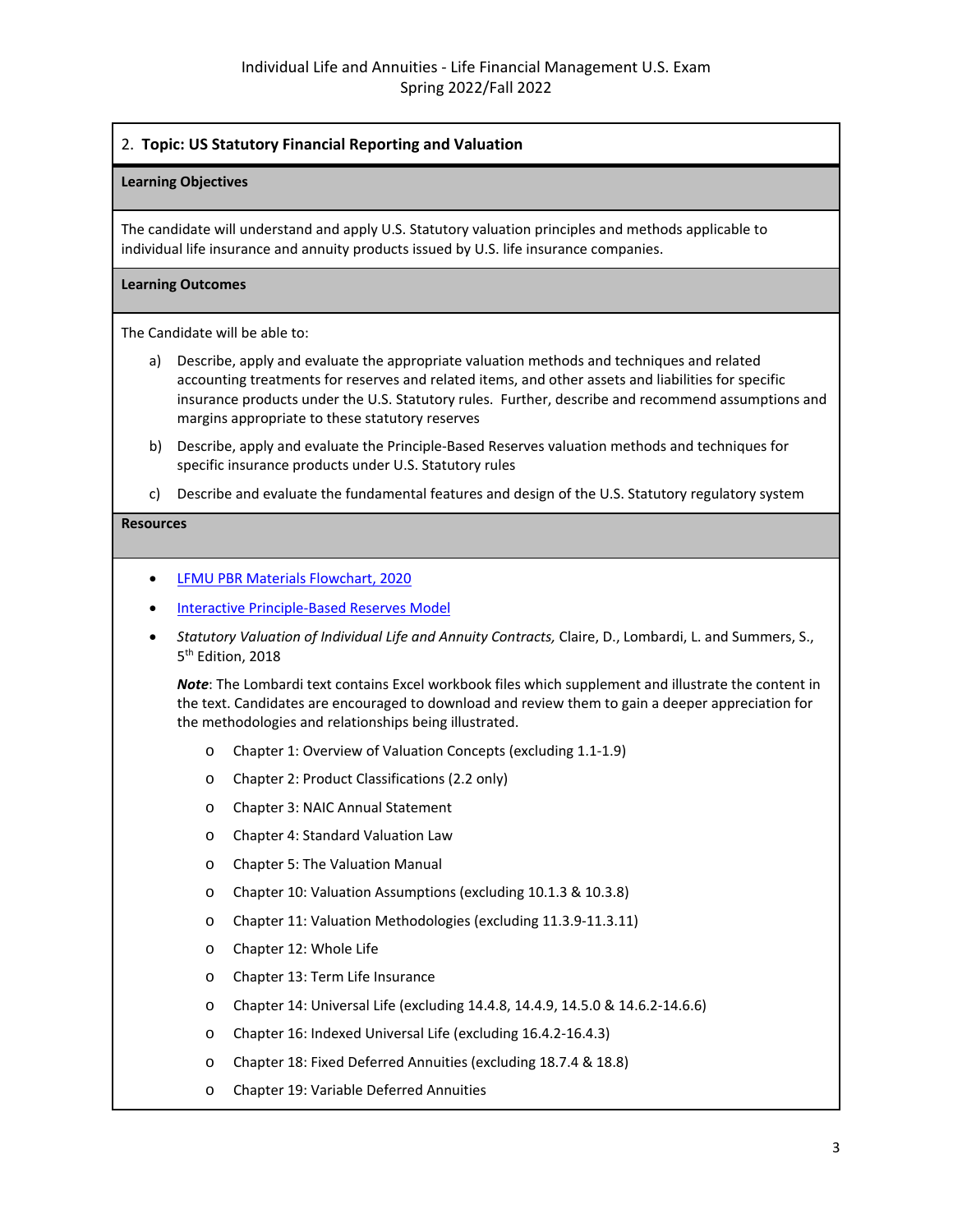- o Chapter 20: Indexed Deferred Annuities
- o Chapter 21: Immediate Annuities
- o Chapter 22: Miscellaneous Reserves (excluding 22.3-22.4)
- o Chapter 23**:** PBR for Life Products (excluding 23.1)
- o Chapter 24: Addendum for Variable Annuity PBR Updates

#### *NOTE: The addendum is available from ACTEX to candidates who have purchased the book.*

- LFM-143-20: Fundamentals of the Principle-Based Approach to Statutory Reserves for Life Insurance, Jul 2019
- LFM-800-07: Chapters 8 (pp. 12-16) and 12 (pp.1-15 & 32-33) of IASA Life and Accident and Health Insurance Accounting (excluding Dividends Received Deduction and Operations Loss Deduction subsections under the General Deductions section, the Special Deduction – Small Life Insurance Company Deduction section, and Dividends Received Deduction subsection under the Investment Accounting Rules section)
- LFM-822-16: Study Note on Actuarial Guidelines AG 38 and 48 (excluding pp. 6-8)
- LFM-832-17: AG 49 A Closer Look
- LFM-836-17: AG 49 Post Standards Update
- LFM-843-20: NAIC Life Insurance Illustrations Model Regulation
- LFM-844-22: Life Principle-Based Reserves Under VM-20, AAA Practice Note (required questions are listed on the first page of this study note)
- LFM-849-22: Implementation of Requirements for Principle-Based Reserves for Variable Annuities 2021 Edition of VM-21 (required questions are listed on the first page of this study note)
- [ASOP 52 Principle-Based Reserves for Life Products under the NAIC Valuation Manual,](http://www.actuarialstandardsboard.org/wp-content/uploads/2017/10/asop052_189.pdf) Section 3
- [Impacts of AG 48,](https://www.soa.org/globalassets/assets/library/newsletters/financial-reporter/2015/december/fr-2015-iss-103-buchich-rahill-shaw.pdf) Financial Reporter, Dec 2015
- [PBA Corner,](https://www.soa.org/globalassets/assets/library/newsletters/financial-reporter/2016/june/fr-2016-iss105-rudolph-wang.pdf) Financial Reporter, Jun 2016
- [Reporting and Disclosure Requirements Under VM-31: Reporting Requirements for Business Subject to](https://www.soa.org/globalassets/assets/library/newsletters/financial-reporter/2017/september/fr-2017-iss110-rastogi.pdf)  [PBR,](https://www.soa.org/globalassets/assets/library/newsletters/financial-reporter/2017/september/fr-2017-iss110-rastogi.pdf) Financial Reporter, Sep 2017
- [What's in the "A" of AG 49-A,](https://www.soa.org/sections/product-dev/product-dev-newsletter/2021/february/pm-2021-02-megregian/) Product Matters, Feb 2021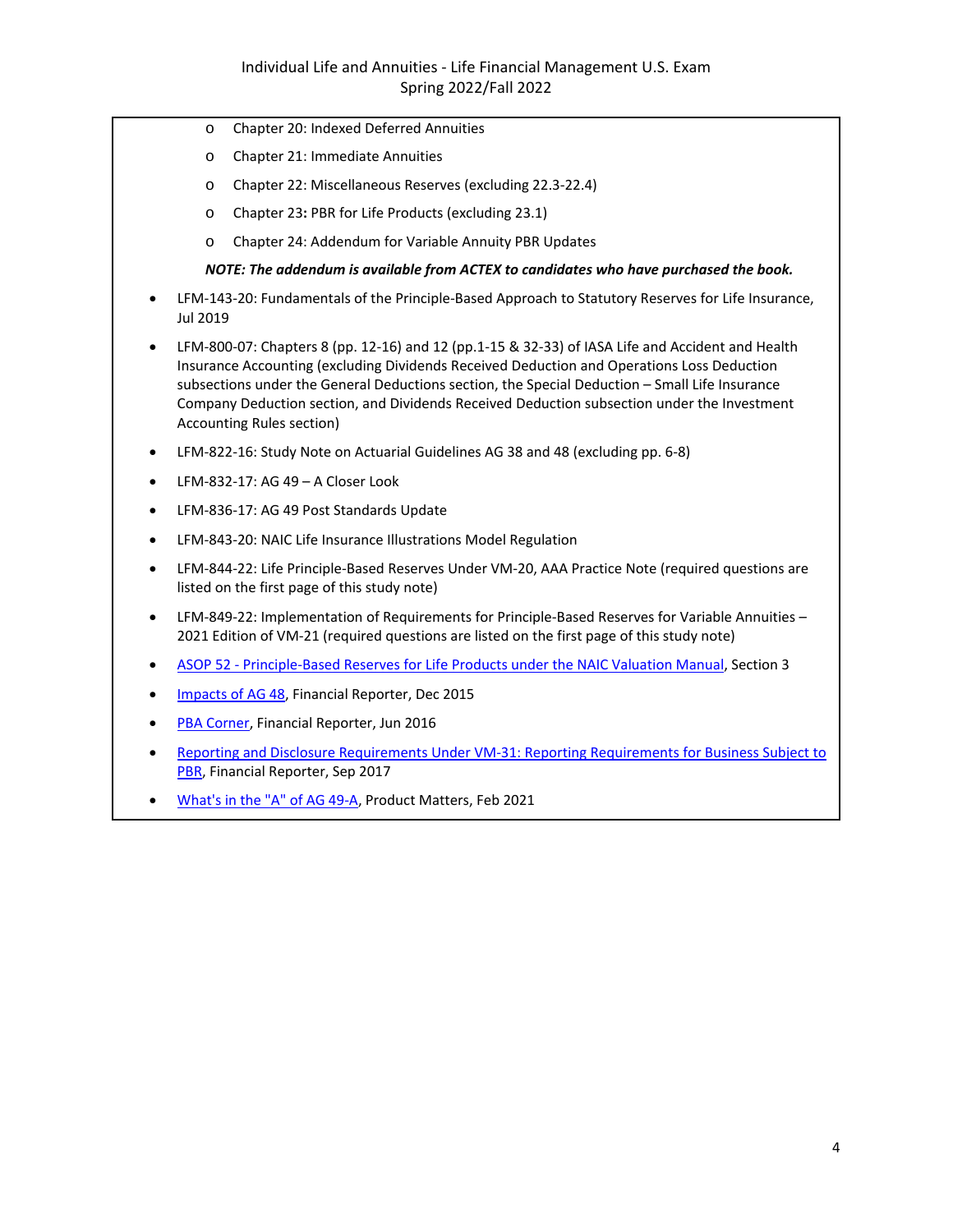## **3. Topic: US Insurance Product and Insurance Company Taxation**

#### **Learning Objectives**

The candidate will:

- Understand the significant impact on individual life insurance and annuity product design and management of U.S. insurance product taxation rules.
- Understand and apply the significant rules of U.S. insurance company taxation as they apply to U.S. life insurers.

#### **Learning Outcomes**

The Candidate will be able to:

- a) Describe and apply the significant US tax regulations relating to the taxation of individual life and annuity insurance products
- b) Describe, apply and evaluate the valuation methods and techniques for specific insurance products under U.S. taxation rules. Further, evaluate and calculate deferred tax items

- LFM-845-20: Chapters 1 and 2 of *Life Insurance and Modified Endowments Under IRC §7702 and*  §7702A, Desrochers, 2<sup>nd</sup> Edition
- LFM-846-20[: Company Tax Introductory Study Note](https://www.soa.org/globalassets/assets/files/edu/2020/spring/intro-study-notes/spring-2020-exam-lfm.pdf)
- LFM-850-22: Changes to Section 7702 (IRC) and Nonforfeiture Interest Rates
- [Rightsizing the Floor Interest Rate Rules of Sections 7702 and 7702A,](https://www.soa.org/sections/taxation/taxation-newsletter/2021/march/tax-2021-03-king/) Taxing Times, March 2021
- The Tax Cuts and Jobs Act of 2017 Effects on Life Insurers, American Academy of Actuaries, Oct 2020
- [The Impact of BEAT on U.S.-Foreign Affiliated Reinsurance,](https://www.soa.org/sections/taxation/taxation-newsletter/2020/december/tax-2020-12-lopez/) Taxing Times, Dec 2020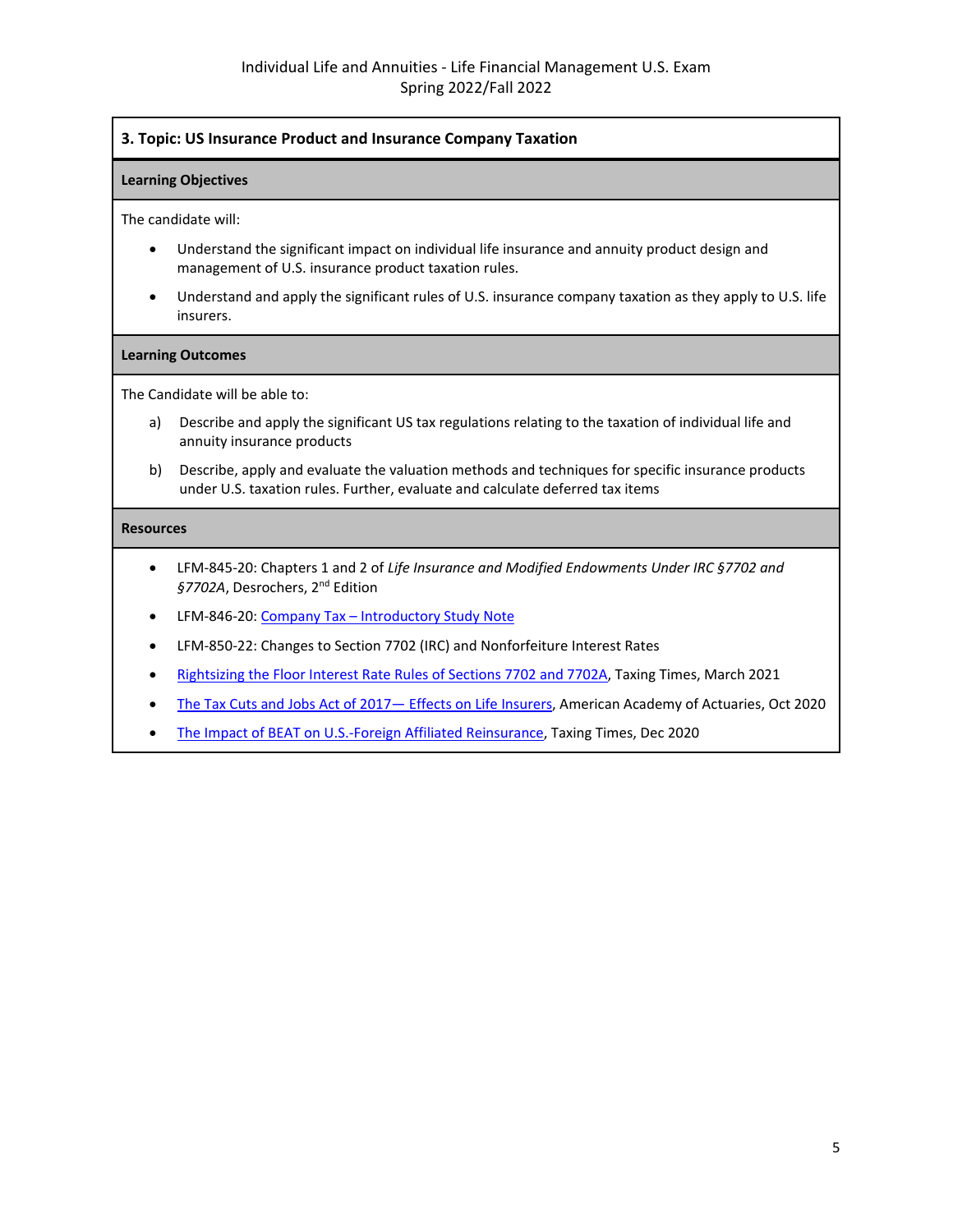## 4. **Topic: International Financial Reporting and Valuation**

## **Learning Objectives**

The candidate will understand the fundamental features of the U.S. and International regulatory framework.

#### **Learning Outcomes**

The Candidate will be able to describe and evaluate:

- a) The features of the U.S. regulatory regime and the forces which are shaping the evolution of the regime
- b) The features of the emerging International regulatory framework, and its development in Canada
- c) The valuation methodology specified in IFRS 17

- LFM-141-18: IFRS 17 Insurance Contracts IFRS Standards Effects Analysis, May 2017, IASB (sections 1, 2, 4 & 6.1-2 only)
- LFM-144-20: The Modernization of Insurance Company Solvency Regulation in the US (excluding sections 7 & 9)
- LFM-151-22: IAIS—International Capital Standard, ComFrame, Holistic Framework for Systemic Risk in the Insurance Sector, pp. 1-3 & 8-28
- LFM-847-20: Life Insurance Regulatory Framework, OSFI, 2012
- LFM-851-22: OSFI Guideline Life Insurance Capital Adequacy Test (LICAT), Oct 2018, Ch. 1 only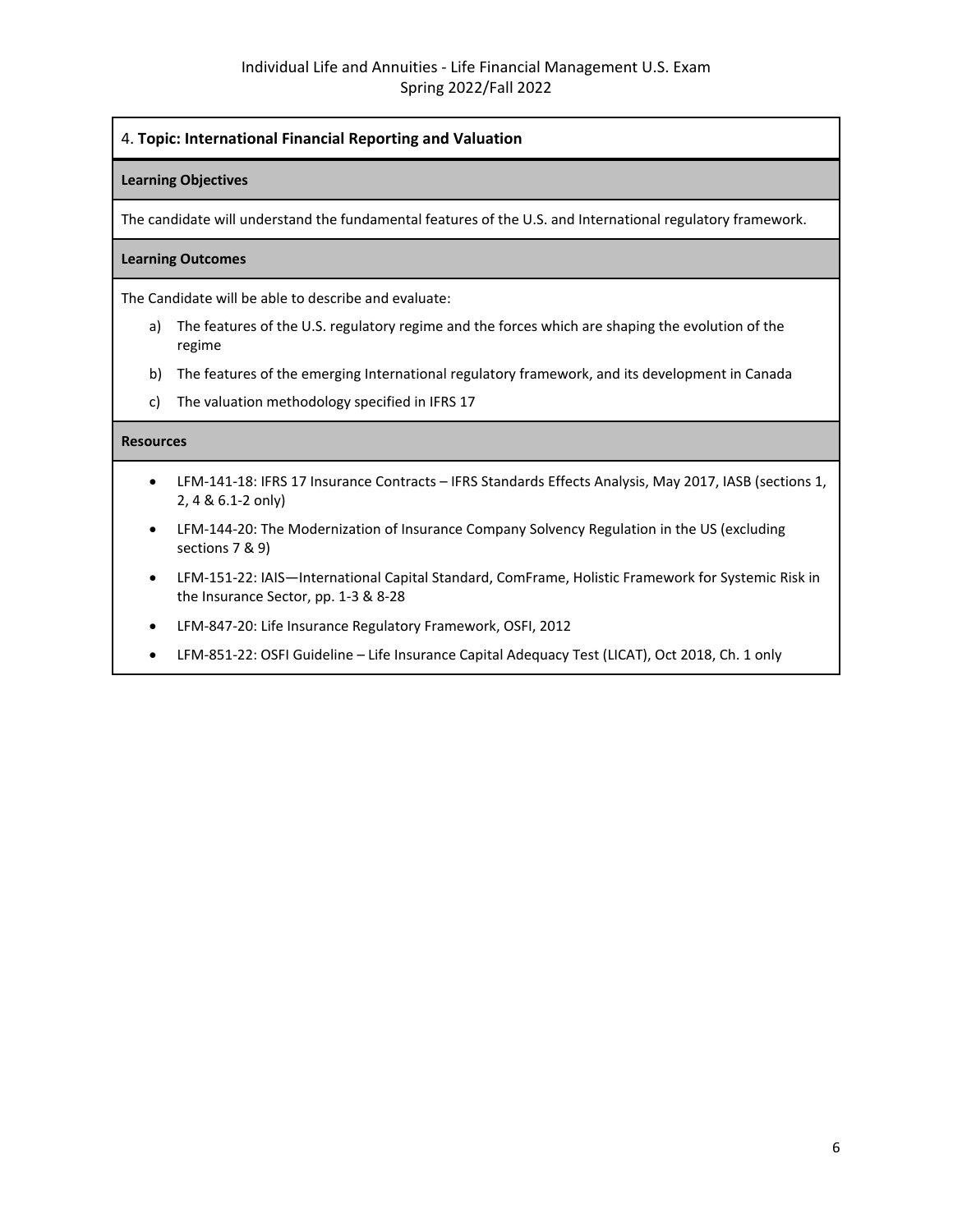## 5. **Topic: Capital Topics**

## **Learning Objectives**

The candidate will understand the fundamental purpose of capital, and its determination and stakeholders.

## **Learning Outcomes**

The Candidate will be able to describe and evaluate the theory of capital (including economic capital), and evaluate its applicability for various purposes and its value to different stakeholders

- *Statutory Valuation of Individual Life and Annuity Contracts,* Claire, D., Lombardi, L. and Summers, S., 5<sup>th</sup> Edition, 2018
	- o Chapter 29: Risk-Based Capital
- LFM-136-16: Chapter 11 of *Life Insurance Products and Finance*, Atkinson & Dallas, pp. 499-502
- LFM-148-20: The Theory of Risk Capital in Financial Firms
- LFM-813-13: U.S. Insurance Regulation Solvency Framework and Current Topics
- LFM-852-22: Group Capital Calculation: Public Summary, National Association of Insurance Commissioners, Dec 2020
- LFM-853-22: Group Capital Calculation: Pictorial, National Association of Insurance Commissioners, Dec 2020
- LFM-854-22: NAIC Own Risk and Solvency Assessment (ORSA) Guidance Manual, National Association of Insurance Commissioners, Dec 2017
- [Economic Capital](https://www.soa.org/globalassets/assets/library/newsletters/risks-and-rewards/2010/august/rar-2010-iss56-silverman.pdf) A Case Study to Analyze Longevity Risk, Risk & Rewards, Aug 2010
- [Economic Capital for Life Insurance Companies,](https://www.soa.org/globalassets/assets/Files/Research/Projects/research-2016-economic-capital-life-insurance-report.pdf) SOA Research Paper, Oct 2016 (excluding sections 5 & 7)
- [A Multi-Stakeholder Approach to Capital Adequacy,](https://www.soa.org/globalassets/assets/library/journals/actuarial-practice-forum/2007/may/APF0705_01.pdf) Conning Research, Actuarial Practice Forum
- [ASOP 55 Capital Adequacy Assessment,](http://www.actuarialstandardsboard.org/wp-content/uploads/2019/06/asop055_194.pdf) section 3 & Appendix 1 only